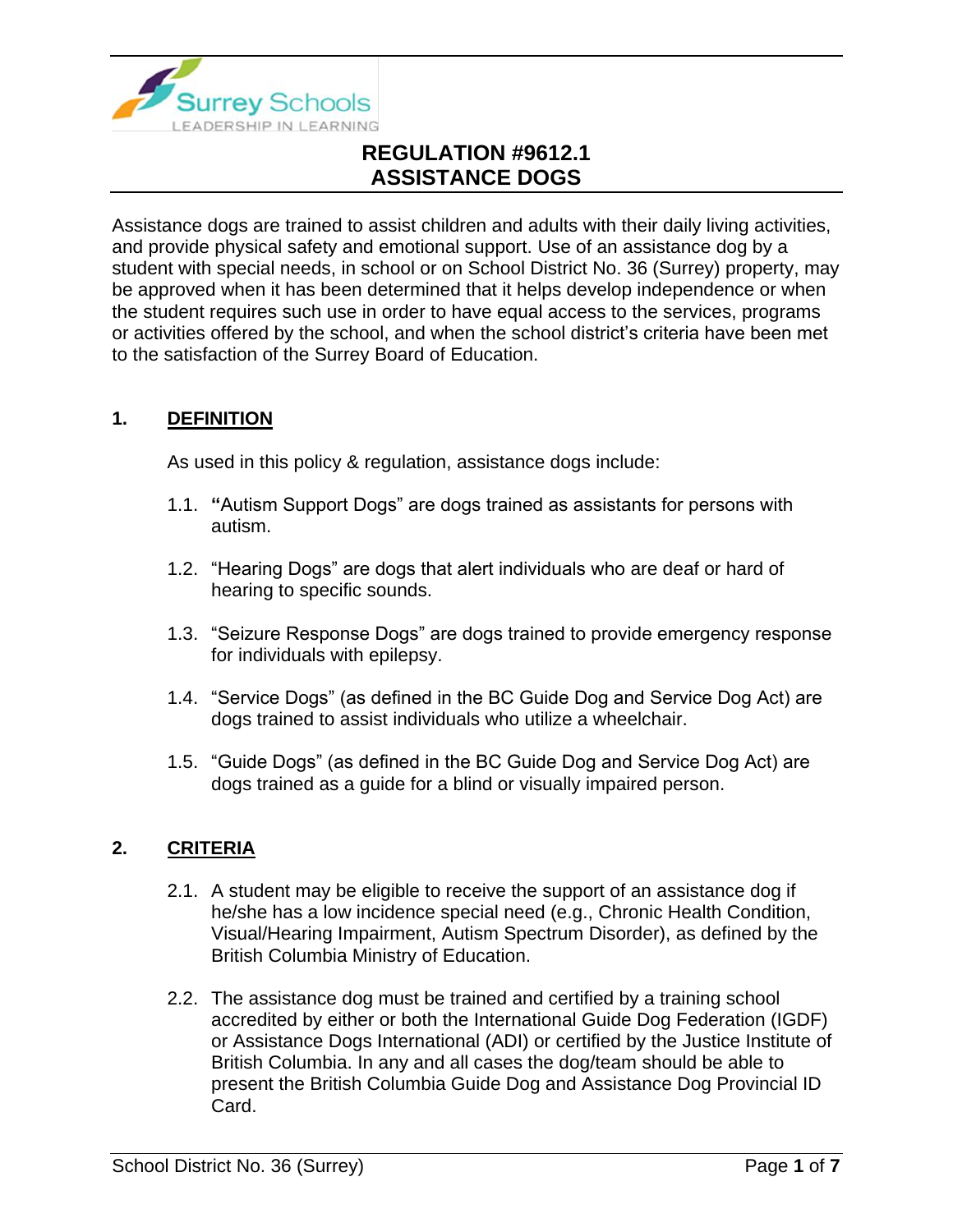

2.3. The introduction of the assistance dog to the school community must not create barriers to other students' learning.

## **3. APPLICATION**

Prior to the admittance of an "Assistance Dog" to the school, parents must:

- 3.1. Provide a letter to the school district requesting assistance dog admittance. The letter must outline the benefits of having an assistance dog attend school with their child and include their plan for the care and supervision of the assistance dog while at school.
- 3.2. Provide a copy of the letter of recommendation from an appropriate professional confirming the diagnosis of a recognized special need, including a recommendation for the use of an assistance dog.
- 3.3. Provide a Certificate of Training for the assistance dog and the handler from the appropriate agency.
- 3.4. Agree to pay for any additional costs incurred by the school district and/or school related to the assistance dog (e.g., appropriate training for school district staff members, bus and/or classroom modifications).
- 3.5. Arrange for the personal care and physical needs of the assistance dog, including at least one bio-break procedure per day and providing appropriate bedding (e.g., bed or blanket) and water bowl.
- 3.6. Develop an alternative dog handler for instances when the primary dog handler is absent.
- 3.7. Accept responsibility for the actions of the assistance dog by signing a school district release of liability.
- 3.8. Annually, provide the school district with proof of a municipal dog license, proof of annual re-certification from the appropriate agency and proof of up to date vaccinations provided by a Doctor of Veterinary Medicine confirming that the assistance dog is in good health.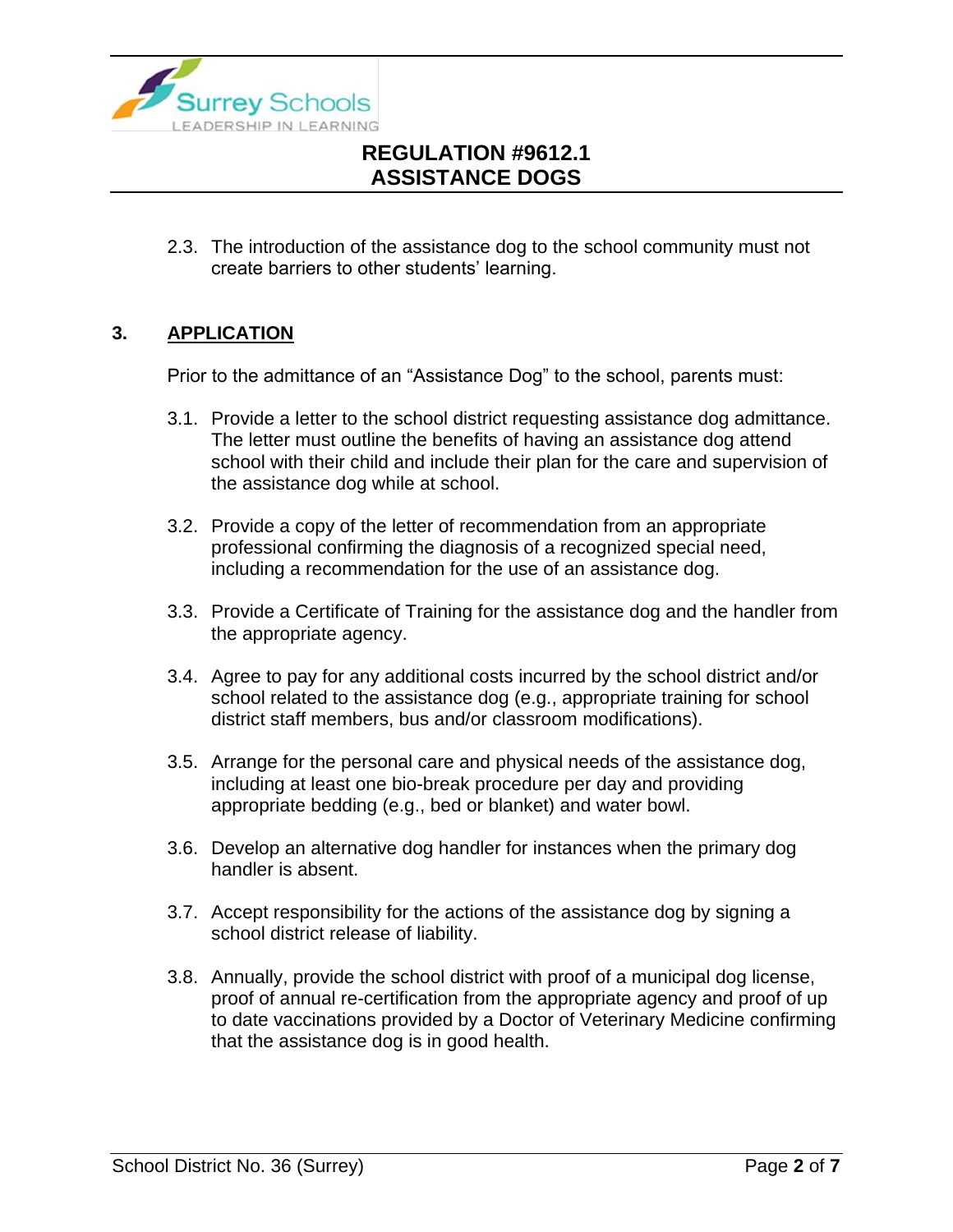

## **4. SCHOOL DISTRICT/SCHOOL RESPONSIBILITIES**

The school district shall not be responsible for the training, feeding, grooming or care of any assistance dog permitted to attend school or ride on school buses under this policy. The school district must approve any person who is authorized to assist in the care and supervision of the assistance dog while on school property.

- 4.1. Ensure that the use of an assistance dog is consistent with the needs or recommendations of the student's Individual Education Plan (IEP).
	- a) School community (staff and parents minimum) consultation.
	- b) Assessment of all information and decision notification to family.
- 4.2. Arrange a case conference with parents/guardians, the dog handler, classroom teachers(s), appropriate student support staff, a representative from the appropriate agency, the student (when appropriate), other consultants if necessary, and the District Principal of Student Support (Special Education) to discuss:
	- a) The purpose and function of the assistance dog.
	- b) The role/duties of the assistance dog handler.
	- c) The personal care and physical needs of the assistance dog including:
		- The safest and most environmentally sound place for the assistance dog to relieve itself.
		- Removal and disposal of animal waste.
		- Provision of a suitable container for waste, and
		- Considerations for seasonal changes and inclement weather.
	- d) Classroom considerations such as seating arrangements.
	- e) Any necessary changes in routine and procedures and program changes.
	- f) Arrangement for the assistance dog to visit the school without students present in order to familiarize it with the school site prior to commencement of services.
	- g) A transition plan for the assistance dog and the student.
	- h) A timetable for the introduction of the assistance dog to the school and class and for the training of the student's school team (Principal, Teacher(s), Education Assistant(s), etc).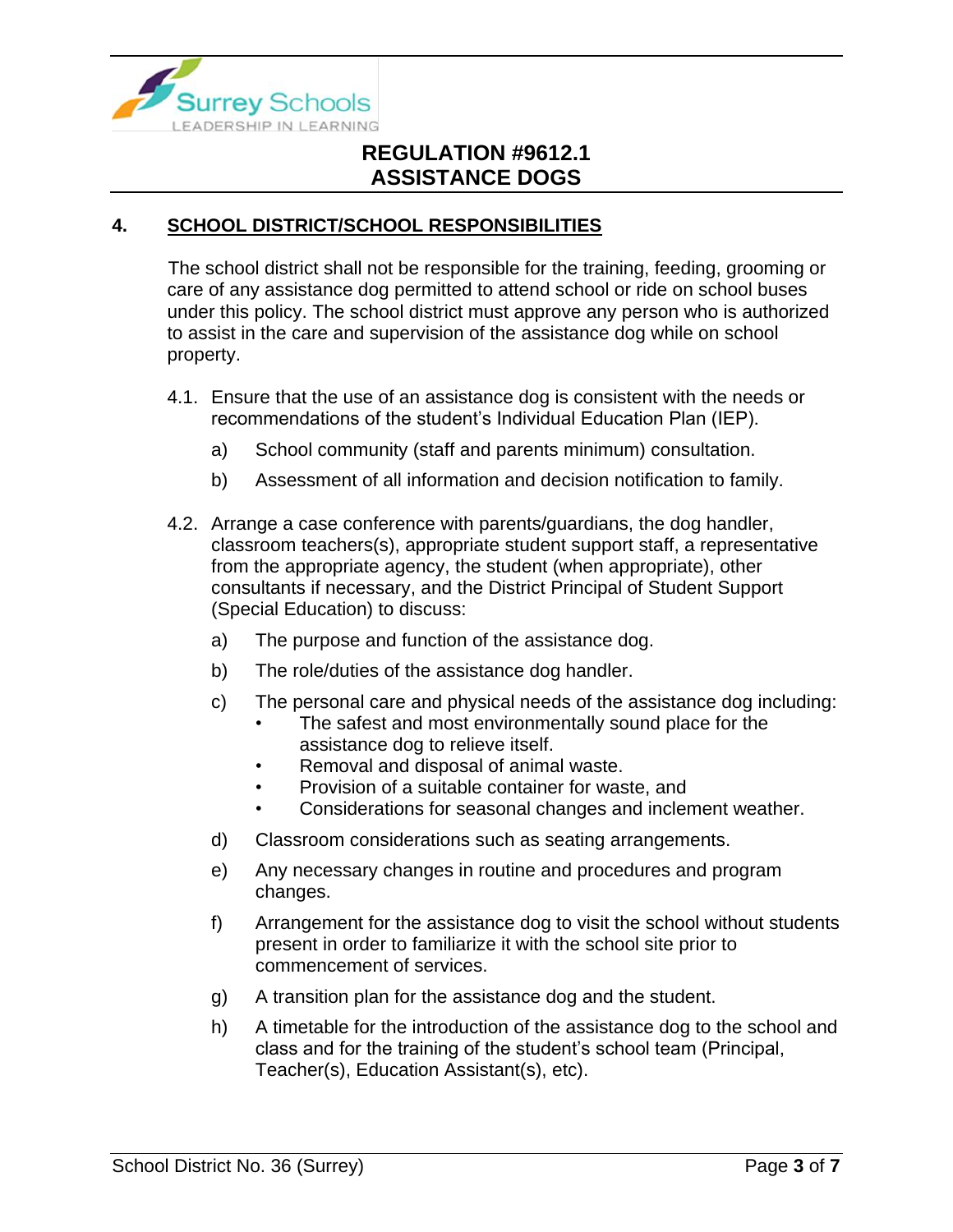

- i) Rules of conduct around the assistance dog for students, staff and the public; and
- j) Disseminating and regulating such rules.

### 4.3. NOTIFICATIONS

- a) The following letters shall be forwarded to all students attending the school, to inform:
	- i. The school community of the arrival of the working assistance dog, its purpose, rules and regulations regarding the existence of the assistance dog at the school.
	- ii. The students in any of the classes where the assistance dog will be present to elicit information concerning allergies, or extreme phobias from the students' parents/guardians.
	- iii. The students who will be sharing transportation where the assistance dog will be present; and
- b) Retain all letters regarding the assistance dog in the student's confidential permanent record file.
- c) Inform all staff including teachers, educational assistants, custodians, support staff, volunteers, and health and safety representatives of the presence of the assistance dog(s).
- d) Contact the School District Transportation Department regarding any transportation requirements.

## **5. FAMILIARIZATION WITHIN THE SCHOOL COMMUNITY**

Arrange for demonstrations from the appropriate agency or another certified assistance dog organization for the student body, staff and the community as required to provide education and awareness of assistance dogs in schools.

## **6. EMERGENCY PROCEDURES**

Revise emergency procedures as required to include the assistance dog, such as evacuations, and notify the fire department regarding the existence of the assistance dog.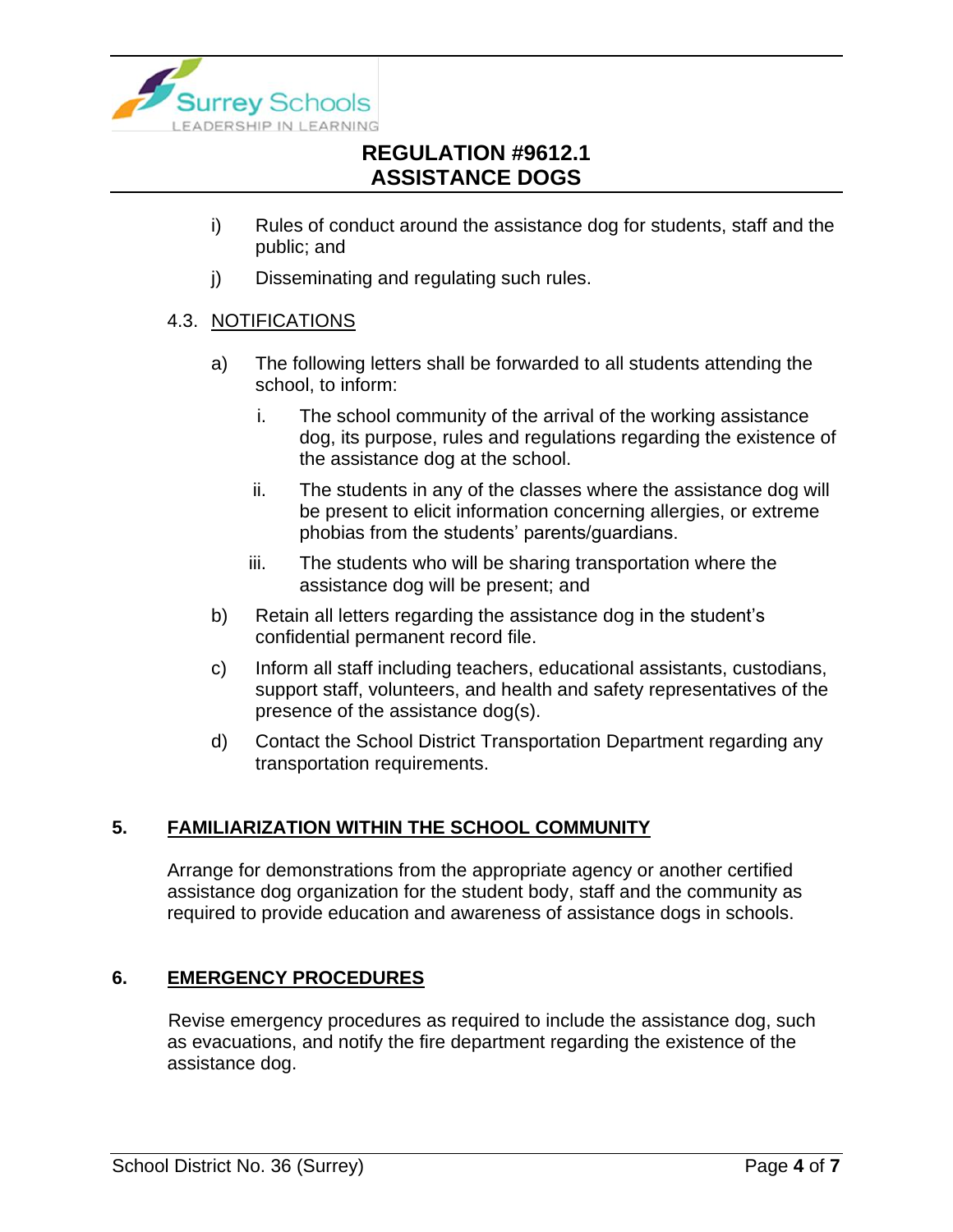

### **7. REMOVING OR EXCLUDING ASSISTANT DOGS FROM SCHOOL**

The school district may remove or exclude from school facilities or property any assistance dog for reasons it deems appropriate.

- 7.1. The assistance dog poses a direct threat to the health or safety of the employee or student or others at school, causes a significant disruption of school activities or otherwise jeopardizes the safe operation of the school or a school event. Examples of such include, but are not limited to:
	- a) The assistance dog does not urinate or defecate in appropriate/designated locations.
	- b) The assistance dog vocalizes unnecessarily (e.g., barking, growling or whining).
	- c) The assistance dog shows aggression towards people or other animals.
	- d) The assistance dog solicits or steals food or other items from the student body or school personnel.
	- e) The assistance dog is unable to perform reliably the service for which it has been approved.
	- f) The assistance dog is not under the full control of the student with the disability or the designated employee.
	- g) The assistance dog is a public health threat as a result of being infested with parasites or having a communicable disease of the skin, mouth or eyes.
	- h) The assistance dog is unclean and unsanitary.
	- i) The assistance dog's presence significantly impairs the learning of students.
	- j) The student, or the student's parents fail to provide or maintain current documentation required by these regulations; and
	- k) The student, or the student's parents fail to abide by any additional conditions of the terms of an Individual Education Plan regarding their assistance dog.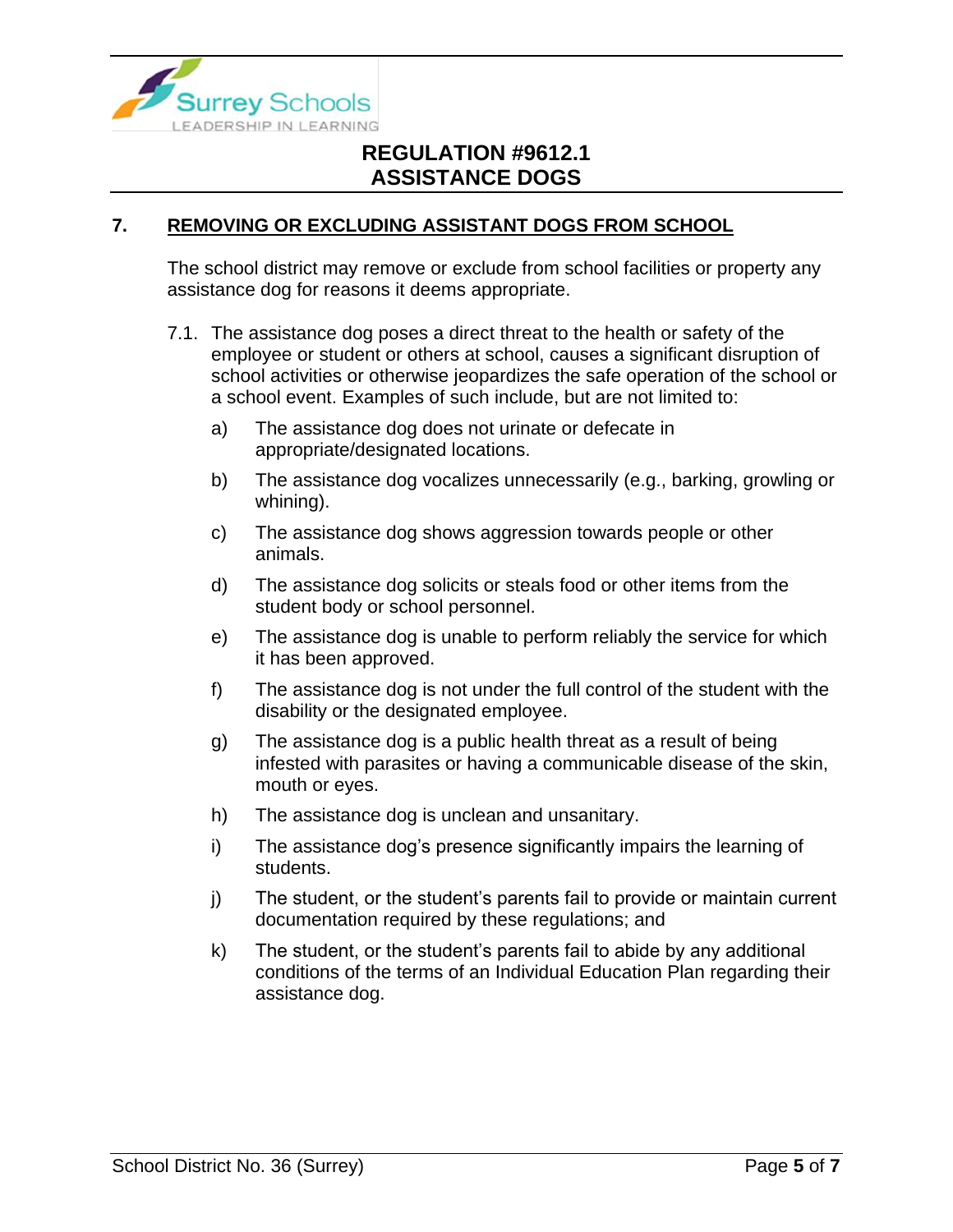

## **8. TRANSPORTATION OF THE ASSISTANCE DOG**

When approving an assistance dog for a student with a disability at school, the district may need to provide directions for transporting the student and the assistance dog.

#### 8.1. Familiarization with Student First

- a) The driver and, if applicable, the bus assistant should meet with the assistance dog's owner. The owner is responsible for providing information to the driver and bus assistant regarding critical commands needed for daily interaction and emergency/evacuation.
- b) The assistance dog's owner should provide an orientation to students riding the bus with the assistance dog regarding the dog's functions and how students should interact with the animal; and
- c) The assistance dog should practice the bus evacuation drills with the student.

#### 8.2. Loading/Unloading

The assistance dog should board the bus by the steps, not on a lift.

#### 8.3. Seating Location

The assistance dog should be positioned on the floor, at the student's feet.

#### 8.4. Cessation of Transportation

- a) Situations that would cause cessation of transportation of the service animal include:
	- i. The assistance dog's behaviour poses a direct threat to the health or safety of others.
	- ii. The assistance dog urinates or defecates on the bus.
	- iii. The assistance dog does not remain in the designated area.
- b) If transportation is suspended due to any of the above reasons, transportation may be reinstated after additional training or medical issues are resolved. Parents should be informed of these consequences prior to the first day of transportation.